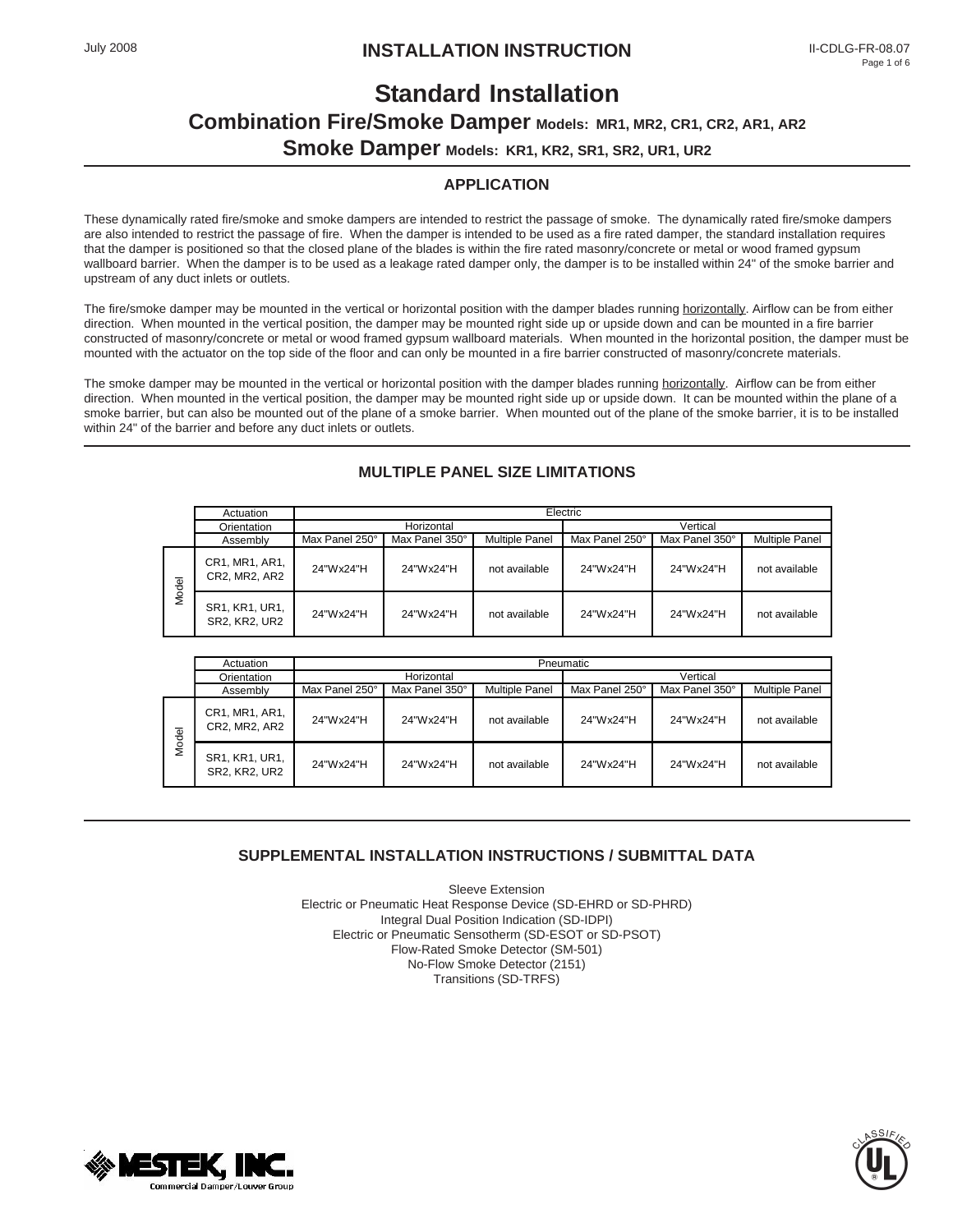# July 2008 **INSTALLATION INSTRUCTION INSTALLATION**

- 1. **General:** The installation of the damper and all duct connections to the damper sleeve shall conform to NFPA-90A and the SMACNA Fire, Smoke and Radiation Damper Installation Guide. All duct connections shall also conform to UL555 when the damper is intended to be used as a fire damper.
- 2. **Actuators:** Dampers must be supplied with factory mounted actuators and are intended to close automatically when sensing heat or upon loss of electrical power or release of air pressure. When this damper is used as a leakage rated damper only, it shall be arranged to operate automatically and is to be controlled by a smoke detector. See additional instructions, which detail damper actuator sequence of operations.

#### 3. **Multiple Panel / Multiple Section Assembly:** Not available.

- 4. **Sleeves:** Sleeves are required for the proper installation of fire rated dampers, and are factory mounted. Sleeves shall be the same gauge or heavier as the duct to which it is attached. Gauges shall conform to SMACNA or ASHRAE duct standards.
- 5. **Expansion Clearance:** Expansion clearance is not required for fire rated damper sizes smaller than or equal to 24"W x 24"H and is not required for any leakageonly rated dampers. For all sizes, the opening width and height shall be no more than 1" larger than the damper width and height. **Example:** For a damper with exact outside dimensions of 24"W x 24"H, the gap at the top plus the gap at the bottom must be < 1.0". The gap at the left side plus the gap at the right side must be <1.0". The damper can be located anywhere in the opening and need not be centered.
- 6. **Retaining Angle Attachment:** Fire rated dampers are approved for one side retaining only, but have the option for two side retaining. Leakage-only rated dampers do not require attachment to the barrier, but have the option for one or two side retaining. **For one side retaining:**

Factory-attached perimeter retaining angles shall be fastened to the barrier on 6" maximum centers and 41/2" maximum from each corner (a minimum of one fastener is required per side). \*Pre-punched holes in the factory-attached perimeter retaining angles are not intended for use as a mounting pattern.

- A. In masonry construction, 3/16" diameter "tapcon" or equal fasteners with a minimum of 11/2" penetration are required.
- B. In metal framed openings, fine thread drywall screws with a minimum of 1" penetration into the framing are required.

C. In wood framed openings, course thread drywall screws with a minimum of 1" penetration into the framing are required.

#### **For two side retaining:**

The factory-attached perimeter retaining angles shall be mounted as described above for one side retaining. The second set of perimeter retaining angles shall be flush against the wall. The leg attached to the damper can turn away from or into the opening. In metal frame construction, the angles can be mounted under or over the gypsum board. In wood frame construction, the angles must be mounted over the gypsum board. The perimeter mounting angles shall be fastened on all four sides of the damper to the sleeve only, with  $\frac{3}{16}$ " diameter steel or stainless steel nuts and bolts or by tack welding with beads  $\frac{1}{2}$ " ±  $\frac{1}{4}$ " in length or with #10 steel or stainless steel sheet metal screws or  $\frac{3}{16}$ " steel or stainless steel pop rivets. All connections shall be spaced on 6" maximum centers and 3" maximum from each corner (a minimum of 2 fasteners are required per side). Perimeter retaining angles shall be a minimum of 1-1/2" x 7/8" x 16-GA steel. For dampers 24"W x 24"H or smaller, the corners of the perimeter mounting angles can be welded. Some local codes may not allow welded corners. Attachment of these angles must not restrict operation of the damper. The second set of perimeter retaining angles and their mounting fasteners are not typically supplied with the damper.

7. **Caulking:** Caulk shall be one of the following: Dow Corning RTV732, Silco Sil-Bond RTV 4500, General Electric IS808, or Novagard RTV300. Caulking is allowed between the retaining angles and the damper sleeve, and between the retaining angles and the face of the floor or wall construction. Caulking is not allowed between the damper sleeve and the wall or floor inside the opening.

Breakaway flange caulking shall be Design Polymeric's DP1010 or Precision's PA2084T.

8. **Duct Connections:** All connecting ducts shall not be continuous, but shall terminate at the fire damper sleeve. Duct connections not listed as breakaways shall be considered rigid. For rigid type duct connections, the sleeve shall be a minimum of 16-GA on dampers not exceeding 24" wide or 24" high or 22" diameter. Maximum sleeve thickness shall not exceed 10-GA galvanized steel. Dampers supplied with thinner sleeves require a breakaway connection. The following breakaway duct-to-sleeve connections may be used: Plain "S" Slip, Double "S" Slip, Inside Slip, Hemmed "S" Slip, Standing "S" Slip, Standing "S" Slip (Bar Reinforced), Standing "S" Slip (Angle Reinforced), and Standing "S" Slip (Alternate Bar). Breakaway joints shall have no more than two No. 10 sheet metal screws on each side and on the bottom. The screws shall penetrate both sides of the slip pocket. When a breakaway joint is used along the top and bottom duct connection, a flat drive slip no longer than 20 inches is permitted on the two sides. The standard factory supplied sleeve is 20-GA galvanized steel and assumes that a breakaway type duct connection will be employed.



The factory supplied round/oval transition provides the breakaway connection if the following conditions are satisfied.

- 1. Round duct diameter is no larger than 22".
- 2. Oval duct size is no larger that 22"W x 22"H.
- 3. Duct gauges conform to the SMACNA or ASHRAE standard.

4. An oval duct or round duct less than of equal to 22" is attached to the transition collar with #8 sheet metal screws (a minimum of 4 fastners per connection). Dampers with round/oval transitions that fall outside of these restrictions must use a 4" wide drawband connection as shown in the SMACNA Fire, Smoke and Radiation Damper Installation Guide.

9. **Maintenance:** Dampers shall be maintained at intervals as stated in NFPA 90A and 92A. Local codes or building conditions may require more frequent inspections and maintenance. A duct access door is to be located on the jackshaft side of each damper for periodic inspection and maintenance.



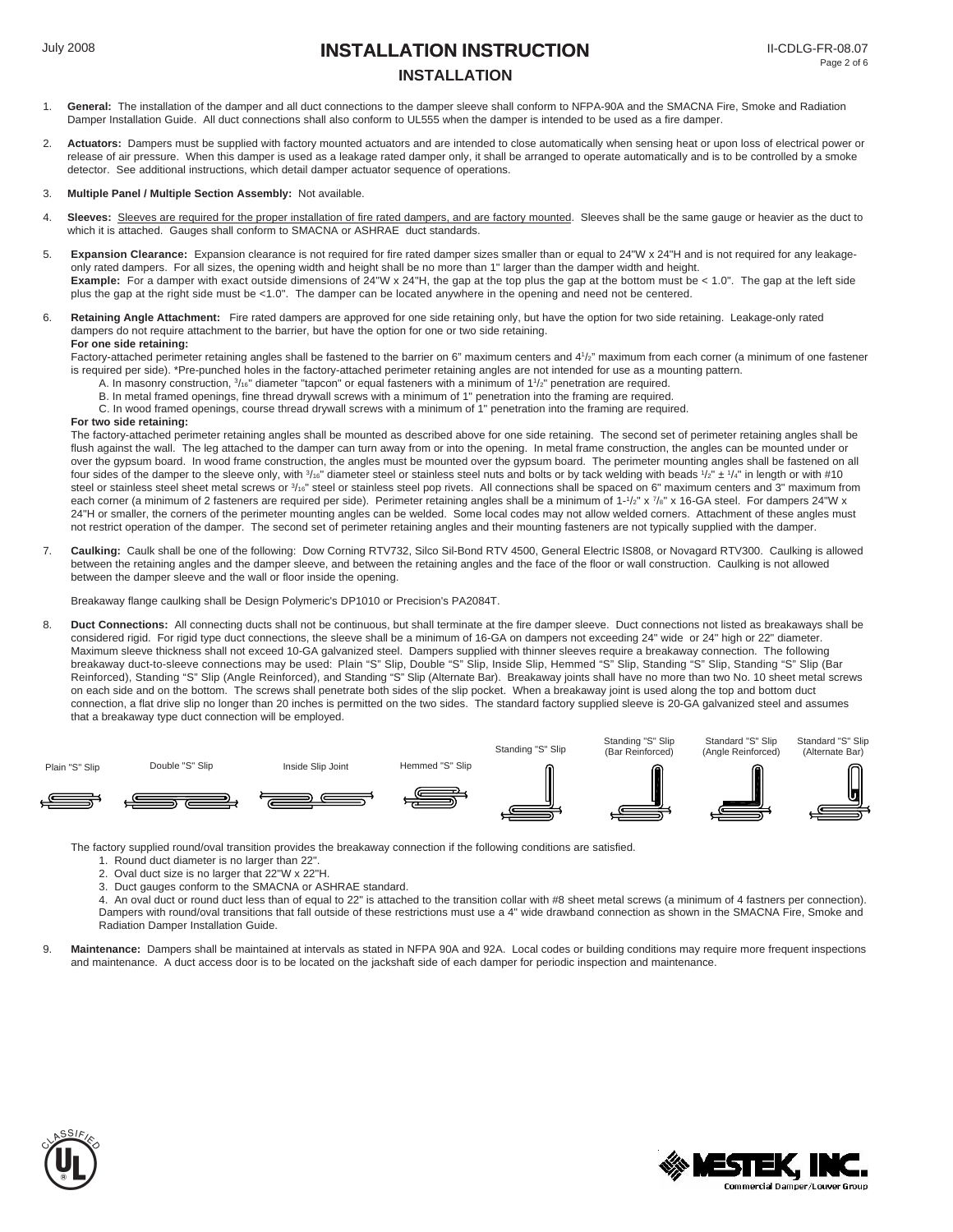# July 2008 **INSTALLATION INSTRUCTION**

### **STANDARD MOUNTING DETAILS**

### **Fire/Smoke Vertical or Horizontal**







#### **Vertical, 1 or 2-Side Retaining, Metal Stud Vertical, 1 or 2-Side Retaining, Wood Stud**





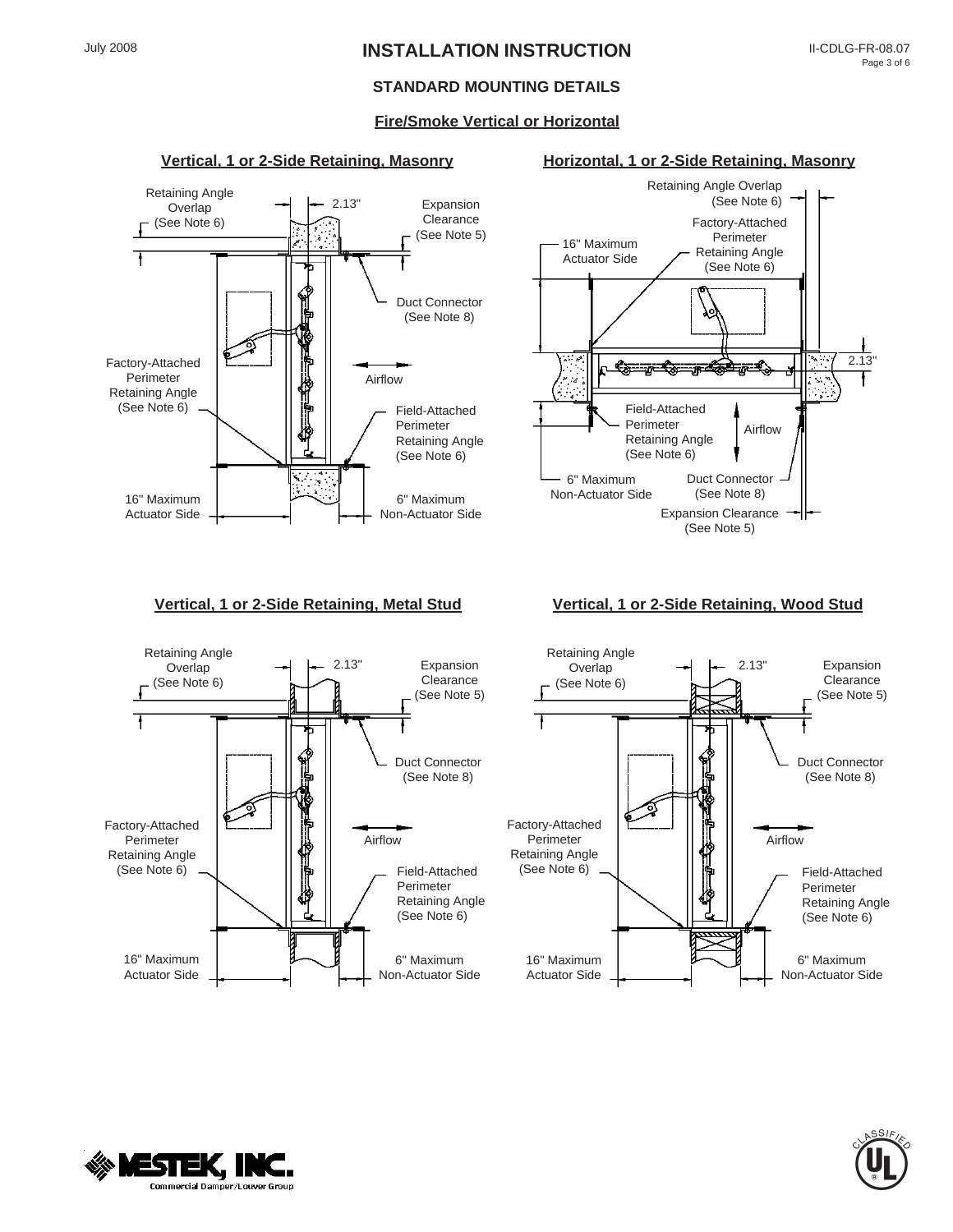# July 2008 **INSTALLATION INSTRUCTION**

### **STANDARD MOUNTING DETAILS**

#### **Smoke Only, Vertical or Horizontal**



#### **ELECTRIC WIRING SCHEMATICS**

#### **Notes**

- 1. All wiring to be in accordance with N.E.C. (NFPA 70).<br>2. Refer to actuator label for appropriate voltage.
- Refer to actuator label for appropriate voltage.
- 3. Connect incoming ground to the actuator assembly.
- 4. If the actuator remains electrically energized, yet the damper remains in the closed position, check to ensure that the reset button on the heat response device is depressed.



# **Integral Dual Position Indication (IDPI)**



| Integral Dual Position Indication (IDPI) Wiring Chart |                             |                      |                      |  |  |  |
|-------------------------------------------------------|-----------------------------|----------------------|----------------------|--|--|--|
| actuator<br>mounting                                  | damper<br>full open         | damper<br>full close | damper<br>mid-stroke |  |  |  |
| location                                              | closed circuit              |                      |                      |  |  |  |
| external left                                         | yellow / gray<br>red / blue |                      | none                 |  |  |  |
| external right                                        | yellow / gray               | red / blue           | none                 |  |  |  |
| internal left                                         | yellow / gray               | red / blue           | none                 |  |  |  |
| internal right                                        | red / blue                  | yellow / gray        | none                 |  |  |  |

\* This wiring is opposite if the actuator is rotated 90º, so that it is parallel to the duct.



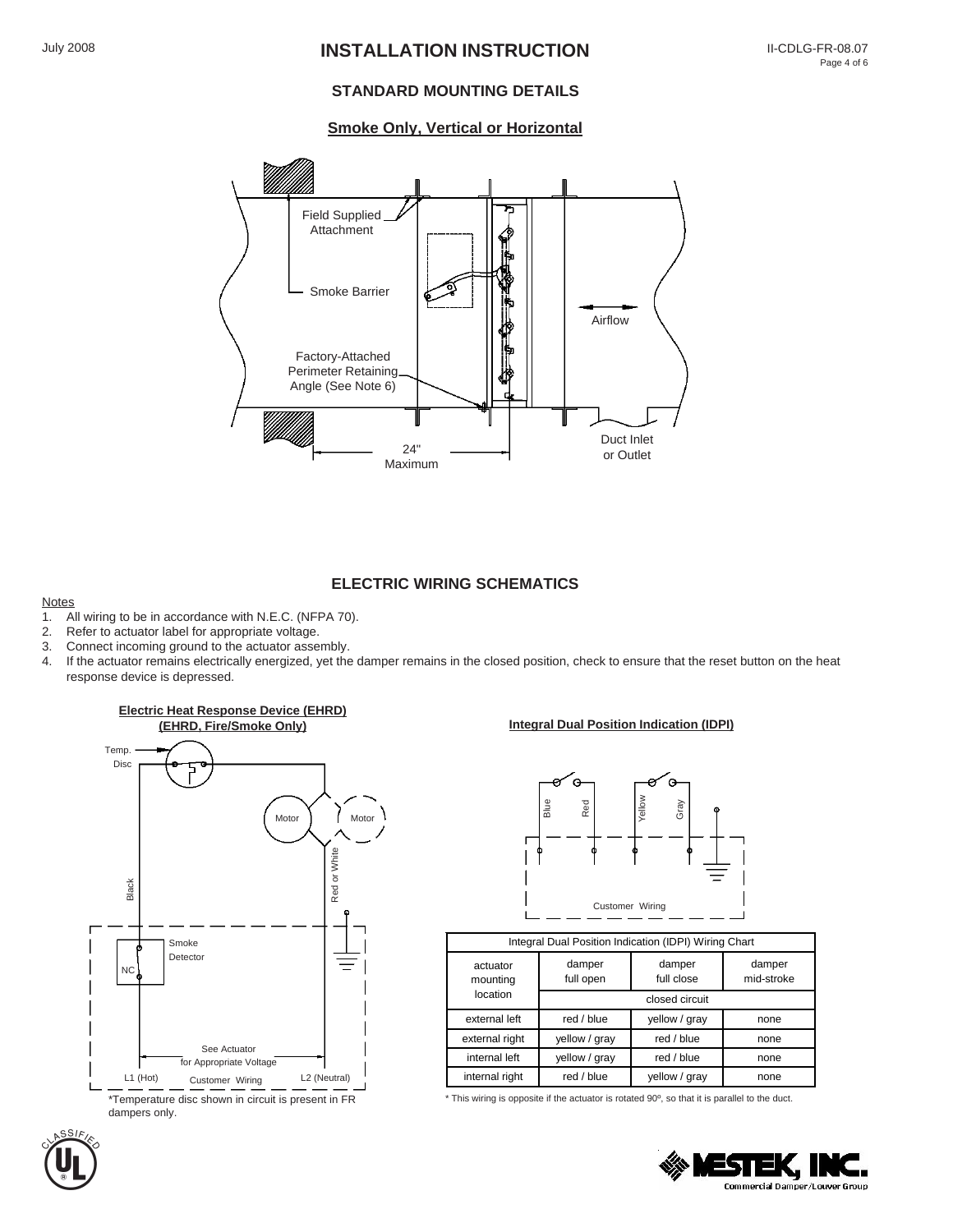# July 2008 **INSTALLATION INSTRUCTION**

## **ELECTRIC WIRING SCHEMATICS (CONT.)**

#### **Electric/Pneumatic Sensotherm (ESOT/PSOT) with included Integral Dual Position Indication (IDPI) Fire/Smoke Damper Only**





| Integral Dual Position Indication (IDPI) Wiring Chart |                                             |               |                      |  |  |
|-------------------------------------------------------|---------------------------------------------|---------------|----------------------|--|--|
| actuator<br>mounting                                  | damper<br>damper<br>full close<br>full open |               | damper<br>mid-stroke |  |  |
| location                                              | closed circuit                              |               |                      |  |  |
| external left                                         | red / blue                                  | yellow / gray | none                 |  |  |
| external right                                        | yellow / gray                               | red / blue    | none                 |  |  |
| internal left                                         | yellow / gray                               | red / blue    | none                 |  |  |
| internal right                                        | red / blue                                  | yellow / gray | none                 |  |  |

#### $*$  This wiring is opposite if the actuator is rotated  $90^\circ$ , so that it is parallel to the duct.

#### **ESOT/PSOT Wiring, Test, and Operating Instructions**

Damper is supplied with one low temperature thermal disc and one high temperature thermal disc. All dampers require a master control switch (supplied by others) for re-openable operation.

#### **CUSTOMER WIRING**

- 1. Connect input power lead L1 from the normal closed position lead of the (MCS) switch to damper lead L1.
- **Note:** If a smoke detector or other sensing device is to be employed, its NC contact set should be wired in series between the (MCS) position switch normal wire and lead L1.
- 2. Connect incoming lead L2 to damper lead L2.
- 3. Connect the reopen switch lead from (MCS) to orange damper lead.
- 4. Connect the incoming ground lead to the wiring enclosure.
- 5. Install IDPI (if used) per the schematic.
- 6. Replace enclosure cover.

#### **CIRCUIT TEST**

1. Place (MCS) switch in damper close position.

#### 2. Apply power.

**Result:** The closed indicator light (if used) should be on and the damper blades closed.

- 3. Transfer (MCS) switch to damper re-open position.
	- **Result:** The damper blades should open; the closed indicator light (if used) should go off and the open indicator light (if used) should go on.
- 4. Transfer (MCS) switch to the normal position.

**Result:** The damper blades should remain open and the open indicator light (if used) should remain on.

5. Transfer the (MCS) switch to the closed position.

**Result:** The damper blades should close; the open indicator light (if used) should go off and the closed indicator light (if used) should go on.

#### **EMERGENCY OPERATION (SMOKE MANAGEMENT)**

1. **MCS closed position:** Damper will close regardless of whether the thermal switch device has activated or not and regardless of the command from the smoke system.

2. **MCS re-open position:** If the damper has not been exposed to an elevated temperature higher than its rating, the damper will open. Also, the damper will open regardless of whether the low temperature thermal disc (165ºF or 212ºF) has activated or not and regardless of a command from additional sensing devices, such as a smoke detector.

**NOTE:** If the master control switch (MCS) is in the re-open position and the high temperature thermal disc has not been tripped, the damper will remain open regardless of whether the low temperature thermal disc and/or other sensing devices have tripped or not. If the damper has been exposed to an elevated temperature higher than its temperature degradation rating, or if the electrical or pneumatic supply has been disconnected, the damper will close and remain closed regardless of any (MCS) position.